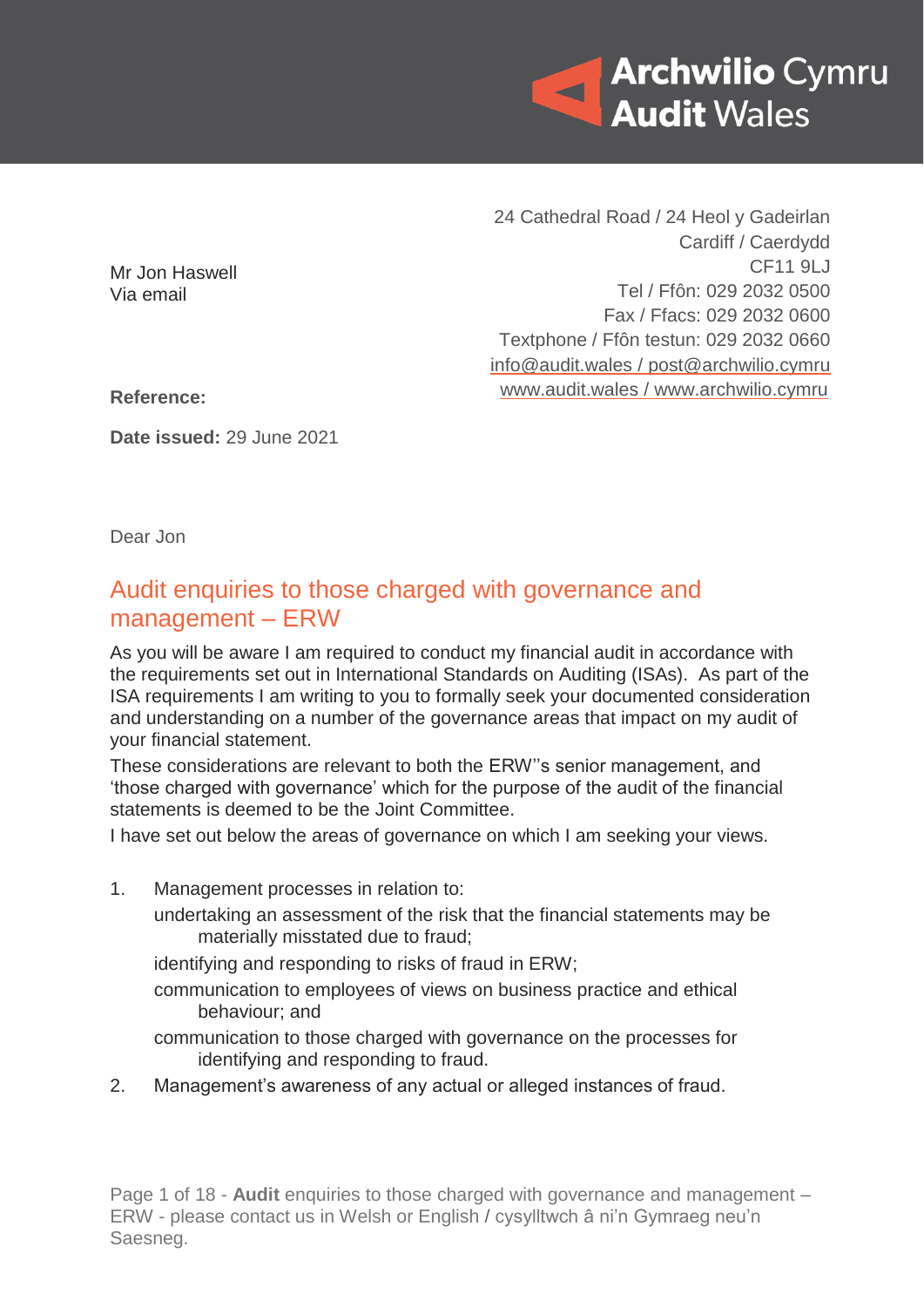- 3. How management gain assurance that all relevant laws and regulations have been complied with.
- 4. Whether there is any potential litigation or claims that would affect the financial statements.
- 5. Management processes to identify, authorise, approve, account for and disclose related party transactions and relationships.

The information you provide will inform our understanding of ERW and its business processes and support our work in providing an audit opinion on the 2020-21 financial statements.

I would be grateful if you could complete the tables in Appendices 1 to 3, which should be formally considered and communicated to us on behalf of both management and those charged with governance by 20 July 2021.

In the meantime, if you have queries, please let me know.

Yours sincerely

 $SCL$ 

**Jeremy Saunders Audit Manager**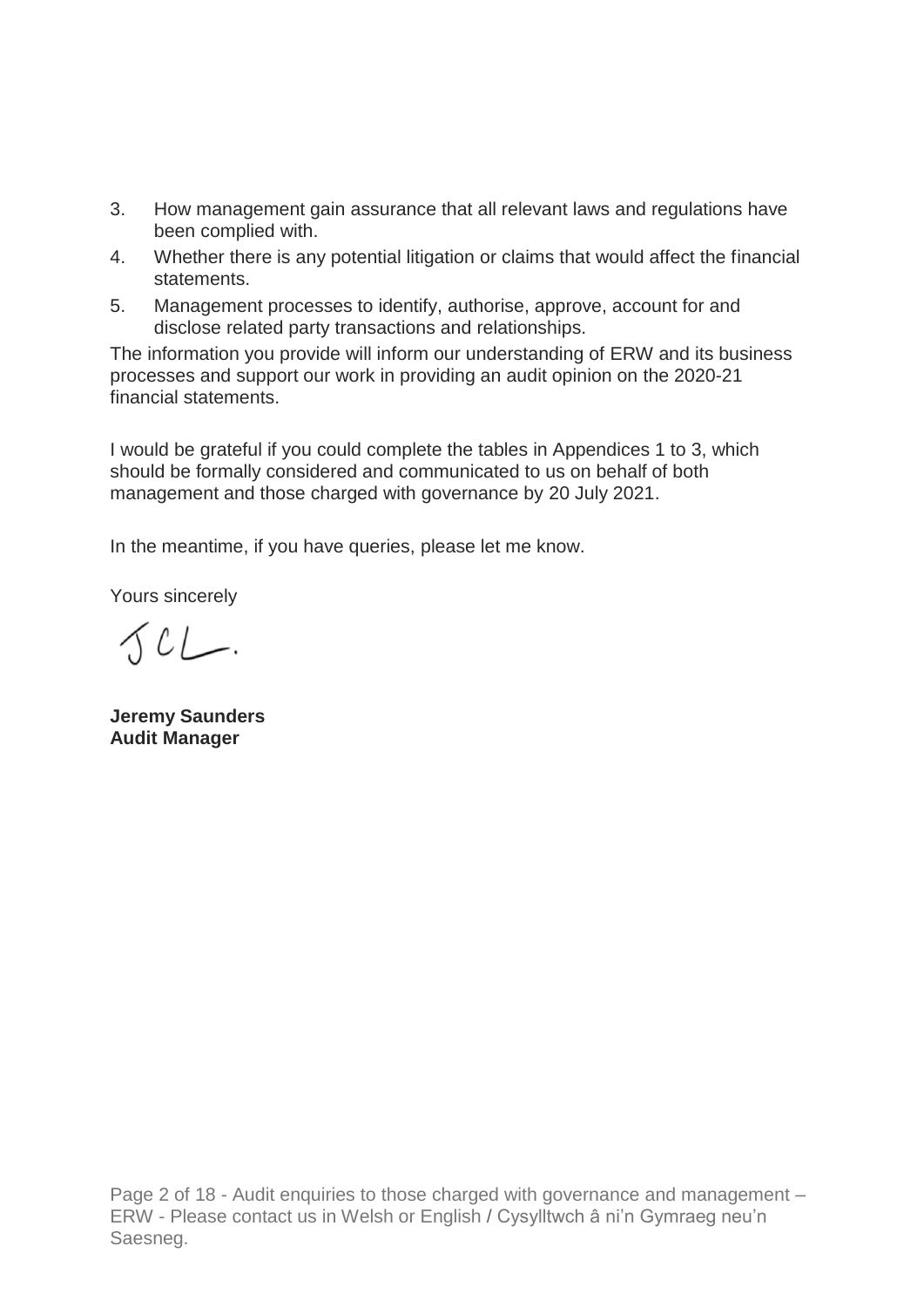### **Appendix 1**

#### **Matters in relation to fraud**

International Standard for Auditing (UK and Ireland) 240 covers auditors responsibilities relating to fraud in an audit of financial statements.

The primary responsibility to prevent and detect fraud rests with both management and 'those charged with governance', which for the Council is the Audit Committee. Management, with the oversight of the Audit Committee, should ensure there is a strong emphasis on fraud prevention and deterrence and create a culture of honest and ethical behaviour, reinforced by active oversight by those charged with governance.

As external auditors, we are responsible for obtaining reasonable assurance that the financial statements are free from material misstatement due to fraud or error. We are required to maintain professional scepticism throughout the audit, considering the potential for management override of controls.

# **What are we required to do?**

As part of our risk assessment procedures we are required to consider the risks of material misstatement due to fraud. This includes understanding the arrangements management has put in place in respect of fraud risks. The ISA views fraud as either:

- the intentional misappropriation of assets (cash, property, etc); or
- the intentional manipulation or misstatement of the financial statements.

We also need to understand how the Audit Committee exercises oversight of management's processes. We are also required to make enquiries of both management and the Audit Committee as to their knowledge of any actual, suspected or alleged fraud, for identifying and responding to the risks of fraud and the internal controls established to mitigate them.

Page 1 of 18 - **Audit** enquiries to those charged with governance and management – ERW - please contact us in Welsh or English / cysylltwch â ni'n Gymraeg neu'n Saesneg.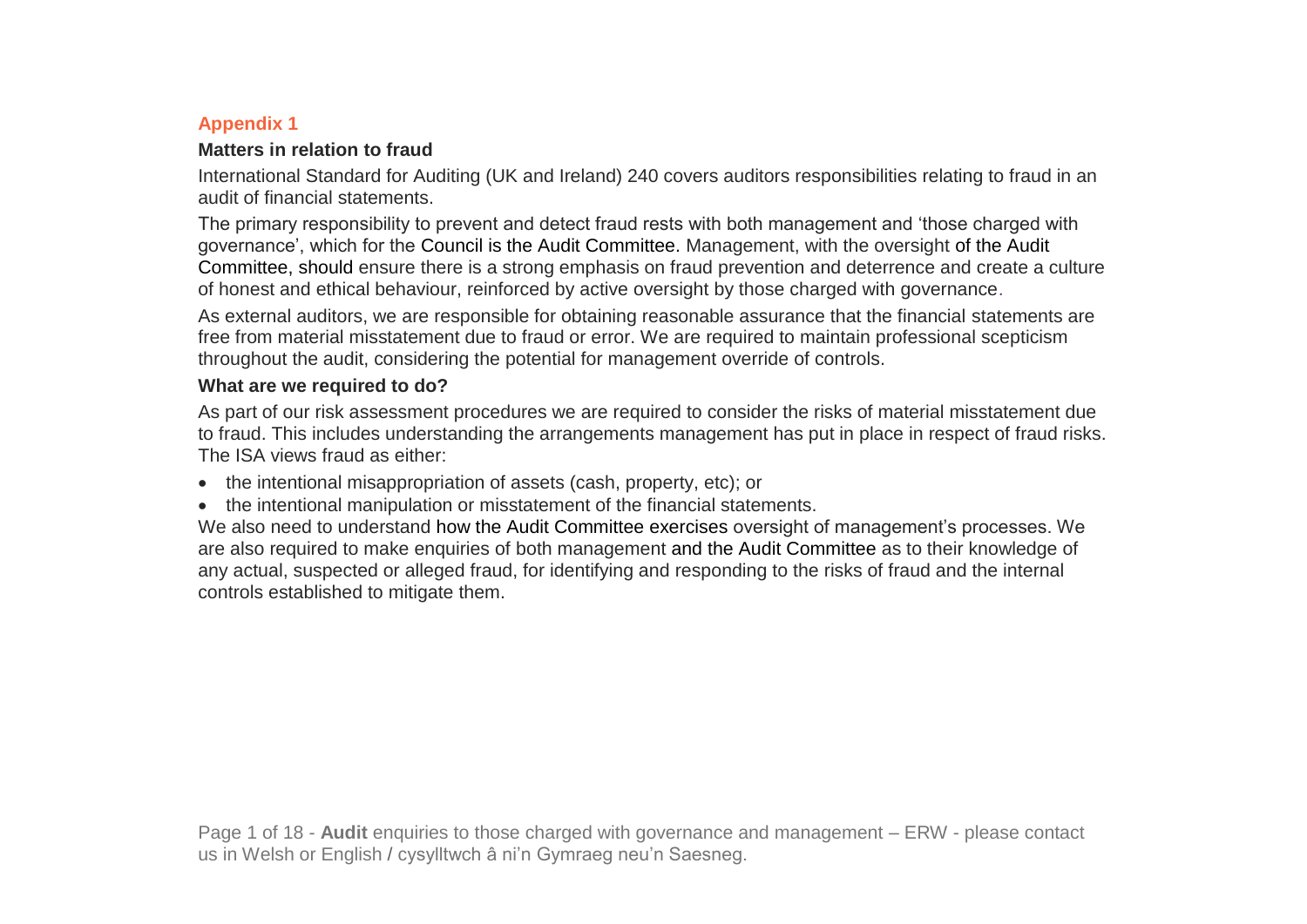|                 | <b>Enquiries of management - in relation to fraud</b>                                                                                                                                      |                                                                                                                                                                                                                                                                                                                                                                                                                                                                                                                                                                       |                                                                                                                                                                                                                                                                                                                                                                                                                                                                                                                                                                                                                   |  |
|-----------------|--------------------------------------------------------------------------------------------------------------------------------------------------------------------------------------------|-----------------------------------------------------------------------------------------------------------------------------------------------------------------------------------------------------------------------------------------------------------------------------------------------------------------------------------------------------------------------------------------------------------------------------------------------------------------------------------------------------------------------------------------------------------------------|-------------------------------------------------------------------------------------------------------------------------------------------------------------------------------------------------------------------------------------------------------------------------------------------------------------------------------------------------------------------------------------------------------------------------------------------------------------------------------------------------------------------------------------------------------------------------------------------------------------------|--|
| <b>Question</b> |                                                                                                                                                                                            | <b>Previous Response</b>                                                                                                                                                                                                                                                                                                                                                                                                                                                                                                                                              | <b>2020-21 Response</b>                                                                                                                                                                                                                                                                                                                                                                                                                                                                                                                                                                                           |  |
|                 | What is management's<br>1 <sub>1</sub><br>assessment of the risk that<br>the financial statements<br>may be materially<br>misstated due to fraud and<br>what are the principal<br>reasons? | Low due to adequate and effective<br>controls in place. All financial<br>systems independently reviewed by<br>Internal Audit have received a<br>substantial assurance rating during<br>2018-19.                                                                                                                                                                                                                                                                                                                                                                       | Low due to adequate and effective<br>controls in place. All financial systems<br>applicable to ERW are independently<br>reviewed by PCC Internal Audit and<br>have received a substantial assurance<br>rating during 2020-21.                                                                                                                                                                                                                                                                                                                                                                                     |  |
|                 |                                                                                                                                                                                            | The Head of Internal Audit for each<br>Partner Authority is required to<br>undertake a review of compliance<br>with the relevant grant scheme<br>(RCSIG and PDG) and provide an<br>assurance statement to ERW.                                                                                                                                                                                                                                                                                                                                                        | The Head of Internal Audit for each<br>Partner Authority is required to<br>undertake a review of compliance with<br>the relevant grant scheme (RCSIG and<br>PDG) and provide an assurance<br>statement to ERW.                                                                                                                                                                                                                                                                                                                                                                                                    |  |
|                 | 2.<br>What processes are<br>employed to identify and<br>respond to the risks of<br>fraud more generally and<br>specific risks of<br>misstatement in the<br>financial statements?           | <b>PCC</b> Internal Audit provide the Audit<br>Service for ERW. During 2018-19<br>PCC adopted a new Counter Fraud,<br><b>Corruption &amp; Bribery Policy</b><br>Statement and Strategy. Areas at<br>high-risk of fraud are considered<br>within the annual internal audit plan<br>for ERW based on intelligence, e.g.<br><b>Counter Fraud Tracker, CIPFA</b><br>Counter Fraud Hub, etc.<br>During 2018-19 Internal Audit has<br>moved to quarterly CAATS work to<br>ensure that any anomalies are<br>promptly addressed - no material<br>issues have been identified. | PCC Internal Audit provide the Audit<br>Service for ERW. PCC Counter Fraud,<br><b>Corruption &amp; Bribery Policy Statement</b><br>and Strategy in place. Areas at high-<br>risk of fraud, including those due to<br>Covid-19, are considered within the<br>annual internal audit plan for ERW<br>based on intelligence, e.g. Counter<br>Fraud Tracker, CIPFA Counter Fraud<br>Hub, Fraud alerts etc. Standard<br>counter fraud work undertaken, e.g.<br>NFI, Data Analytics. Membership of<br>CIFAS for data matching purposes.<br>Financial statements reviewed by PCC<br>S151 Officer and Deputy S151 Officer. |  |

Page 2 of 18 - Audit enquiries to those charged with governance and management – ERW - Please contact us in Welsh or English / Cysylltwch â ni'n Gymraeg neu'n Saesneg.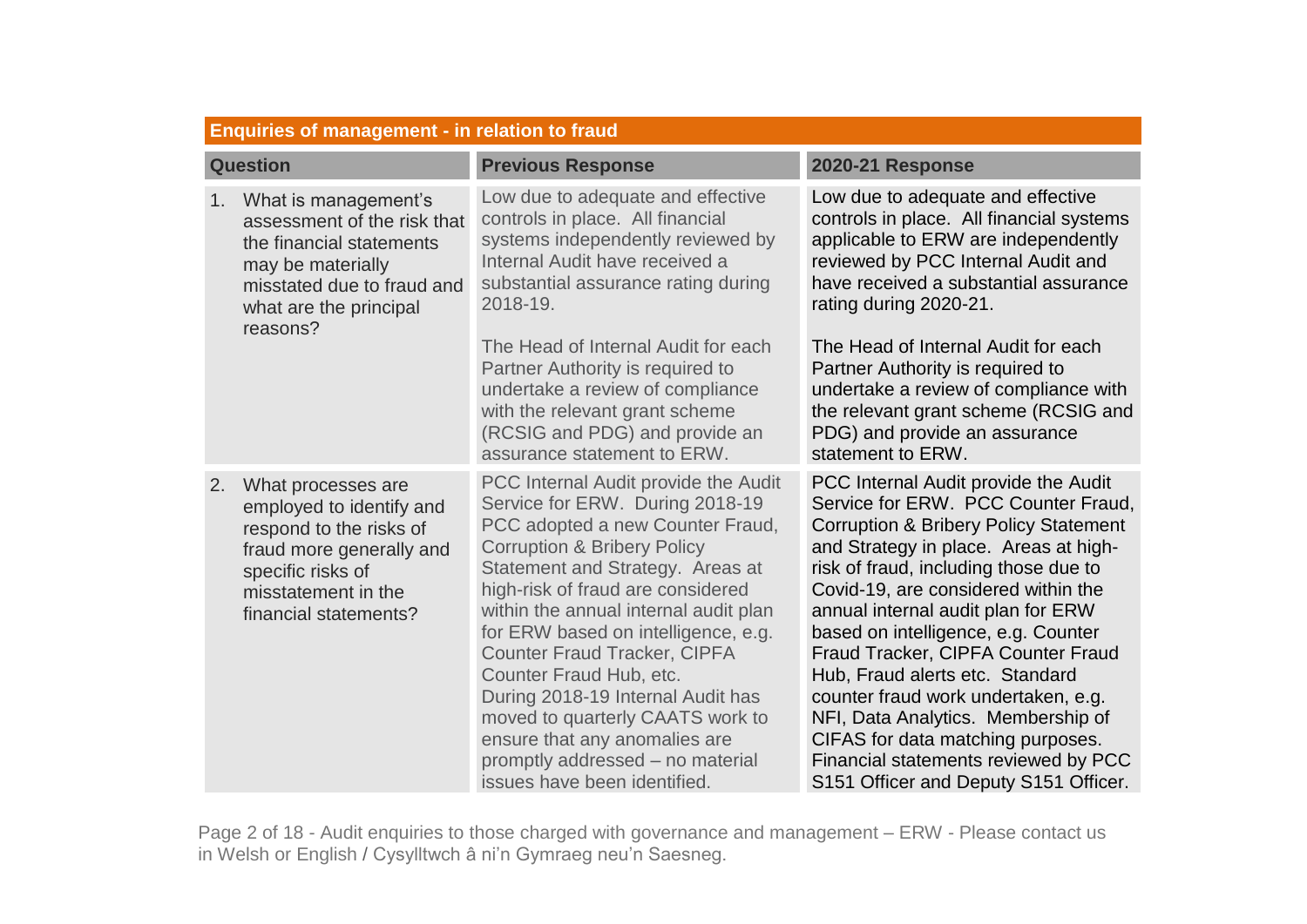| <b>Enquiries of management - in relation to fraud</b>                                                         |                                                                                                                                                                                                                                                                                                                                                                                                                                                                                                                        |                                                                                                                                                                                                                                                                                                                                                                                                                                                                                                                            |  |
|---------------------------------------------------------------------------------------------------------------|------------------------------------------------------------------------------------------------------------------------------------------------------------------------------------------------------------------------------------------------------------------------------------------------------------------------------------------------------------------------------------------------------------------------------------------------------------------------------------------------------------------------|----------------------------------------------------------------------------------------------------------------------------------------------------------------------------------------------------------------------------------------------------------------------------------------------------------------------------------------------------------------------------------------------------------------------------------------------------------------------------------------------------------------------------|--|
| <b>Question</b>                                                                                               | <b>Previous Response</b>                                                                                                                                                                                                                                                                                                                                                                                                                                                                                               | <b>2020-21 Response</b>                                                                                                                                                                                                                                                                                                                                                                                                                                                                                                    |  |
|                                                                                                               | Fraud alerts and issues highlighted<br>through horizon scanning and<br>networking are shared with<br>management and considered for<br>inclusion within the work plan.<br>The draft financial statements are<br>subject to a rigorous check and<br>challenge by the Director of<br>Resources and Head of Finance &<br><b>Business Services.</b>                                                                                                                                                                         |                                                                                                                                                                                                                                                                                                                                                                                                                                                                                                                            |  |
| 3.<br>What arrangements are in<br>place to report fraud<br>issues and risks to the<br><b>Audit Committee?</b> | The annual Internal Audit plan is<br>approved by the Joint Committee.<br>The final report and annual HOIA<br>opinion is reported to the Joint<br>Committee.<br><b>New Financial Regulations approved</b><br>in December 2018 and adopted by<br><b>ERW Joint Committee in February</b><br>2019, requires any allegations of<br>purported fraud or irregularity to be<br>reported to the Section 151 Officer<br>and the Head of Internal Audit. All<br>S151 Officers across the region are<br>aware of this requirement. | Annual internal audit plan for 2020-21<br>approved by the Joint Committee, with<br>the final internal audit report for 2020-<br>21 and the Head of Internal Audit<br>Annual Opinion and Report for 2020-<br>21 reported to the Joint Committee.<br>PCC Financial Regulations, adopted<br>by the Joint Committee, require any<br>allegations of purported fraud or<br>irregularity to be reported to the S151<br>Officer and the Head of Internal Audit.<br>All S151 Officers of ERW partners<br>aware of this requirement. |  |

Page 3 of 18 - Audit enquiries to those charged with governance and management – ERW - Please contact us in Welsh or English / Cysylltwch â ni'n Gymraeg neu'n Saesneg.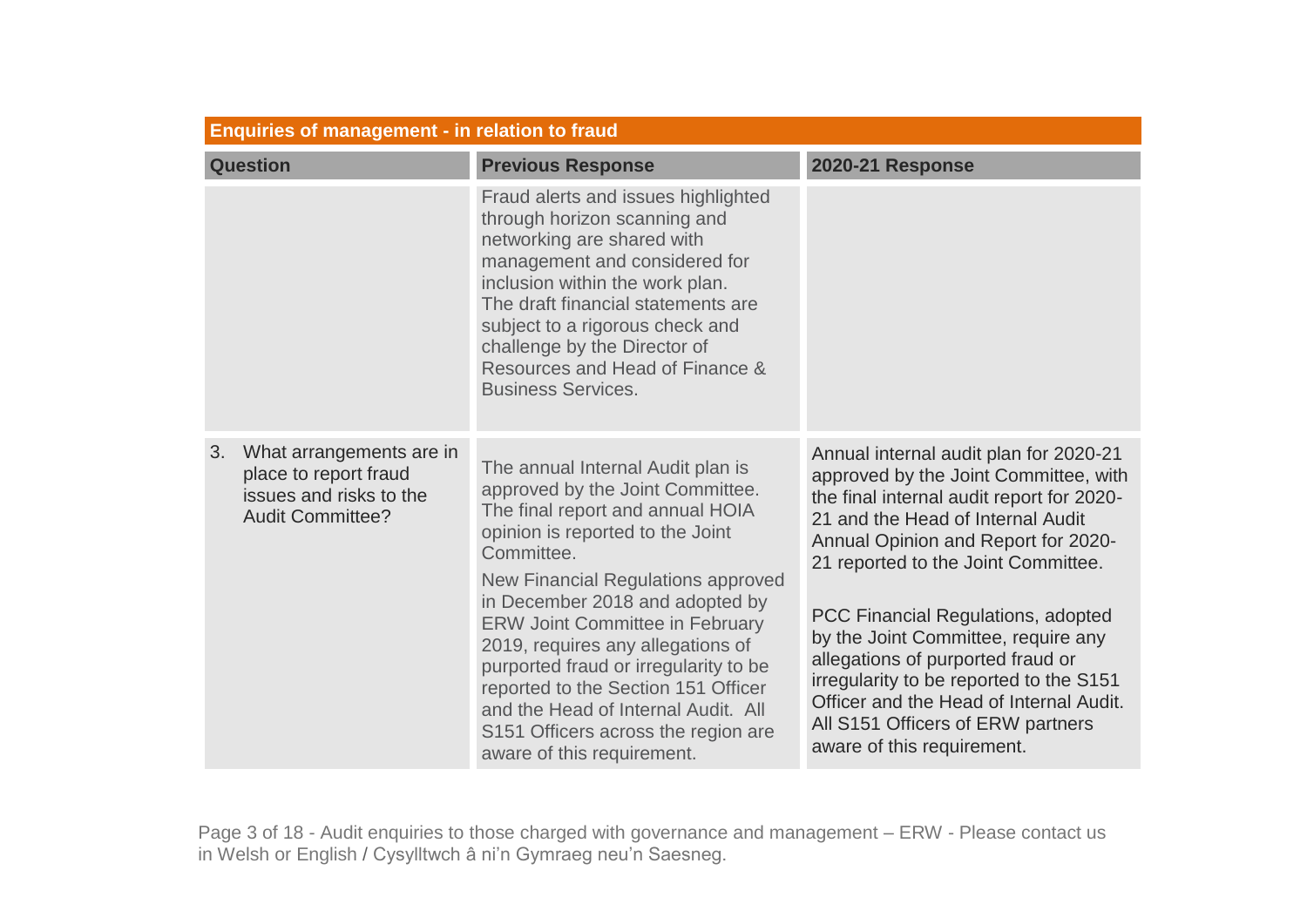|                 | <b>Enquiries of management - in relation to fraud</b>                                     |                                                                                                                                                                                                                                       |                                                                                                                                                              |  |
|-----------------|-------------------------------------------------------------------------------------------|---------------------------------------------------------------------------------------------------------------------------------------------------------------------------------------------------------------------------------------|--------------------------------------------------------------------------------------------------------------------------------------------------------------|--|
| <b>Question</b> |                                                                                           | <b>Previous Response</b>                                                                                                                                                                                                              | <b>2020-21 Response</b>                                                                                                                                      |  |
| 4.              | How has management<br>communicated<br>expectations of ethical<br>governance and standards | <b>ERW Code of Corporate Governance</b><br>was approved by the Joint Committee<br>16 July 2018.                                                                                                                                       | <b>ERW Code of Corporate Governance</b><br>in place.                                                                                                         |  |
|                 | of conduct and behaviour<br>to all relevant parties, and<br>when?                         | <b>Officer and Member Code of Conduct</b><br>in place with their respective Local<br>Authority.                                                                                                                                       | PCC Officer Code of Conduct and<br>other relevant policies and procedures<br>in place for all ERW staff, which would<br>be referenced in induction training. |  |
|                 |                                                                                           | The Central Team are employed by<br>PCC and are expected to comply with<br>the Code of Conduct and other local<br>policies which are covered during<br>induction.                                                                     | Members Code of Conduct in place for<br>each ERW partner.                                                                                                    |  |
|                 |                                                                                           | Annual assurance from the Lead<br>Chief Executive, Managing Director,<br>Head of HR, Section 151 Officer and<br>Monitoring Officer that employees<br>and Members are adhering to policy<br>and procedures and the Code of<br>Conduct. | Register of interests held by the ERW<br>Central Team, with periodic reminder<br>issued to declare any interests.                                            |  |
|                 |                                                                                           | Registers of Interest are collated<br>centrally - this has been an area<br>identified for improvement and<br>included within the AGS 18-19.                                                                                           |                                                                                                                                                              |  |

Page 4 of 18 - Audit enquiries to those charged with governance and management – ERW - Please contact us in Welsh or English / Cysylltwch â ni'n Gymraeg neu'n Saesneg.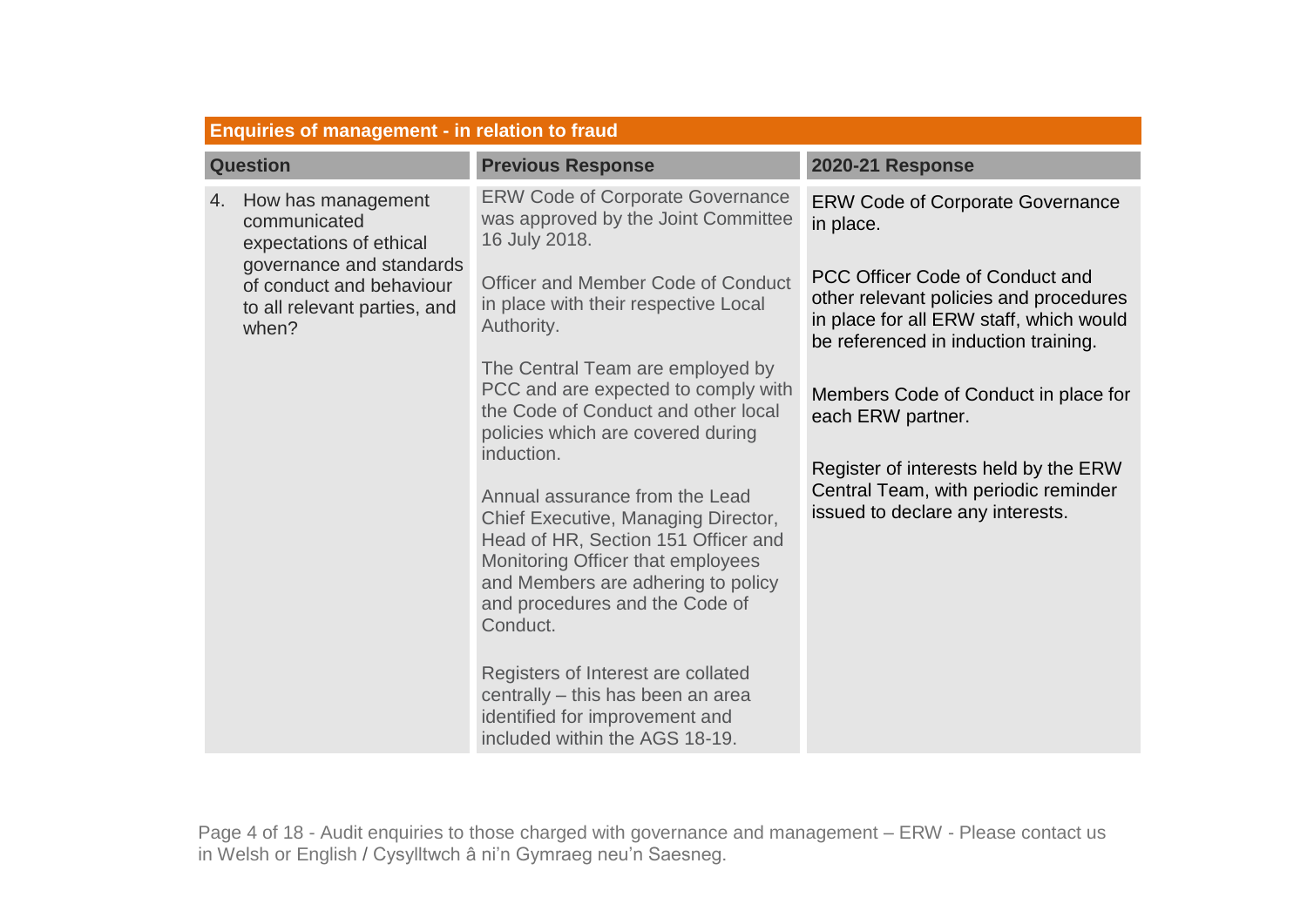|    | <b>Enquiries of management - in relation to fraud</b>                                                                        |                          |                         |  |
|----|------------------------------------------------------------------------------------------------------------------------------|--------------------------|-------------------------|--|
|    | <b>Question</b>                                                                                                              | <b>Previous Response</b> | <b>2020-21 Response</b> |  |
| 5. | Are you aware of any<br>instances of actual,<br>suspected or alleged fraud<br>within the audited body<br>since 1 April 2020? | <b>No</b>                | No.                     |  |

| Enquiries of those charged with governance – in relation to fraud                                                                                                                                                                                                                  |                                                                                                                                                                                                                                                                                                                                                                                                                                                                                                                                                           |                                                                                                                                                                                                                                                                                                                                                                                                                                                                                                                                                  |  |
|------------------------------------------------------------------------------------------------------------------------------------------------------------------------------------------------------------------------------------------------------------------------------------|-----------------------------------------------------------------------------------------------------------------------------------------------------------------------------------------------------------------------------------------------------------------------------------------------------------------------------------------------------------------------------------------------------------------------------------------------------------------------------------------------------------------------------------------------------------|--------------------------------------------------------------------------------------------------------------------------------------------------------------------------------------------------------------------------------------------------------------------------------------------------------------------------------------------------------------------------------------------------------------------------------------------------------------------------------------------------------------------------------------------------|--|
| <b>Question</b>                                                                                                                                                                                                                                                                    | <b>Previous Response</b>                                                                                                                                                                                                                                                                                                                                                                                                                                                                                                                                  | <b>2020-21 Response</b>                                                                                                                                                                                                                                                                                                                                                                                                                                                                                                                          |  |
| How does the Audit<br>$1_{-}$<br>Committee, exercise<br>oversight of<br>management's processes<br>for identifying and<br>responding to the risks of<br>fraud within the audited<br>body and the internal<br>control that management<br>has established to<br>mitigate those risks? | New Financial Regulations adopted<br>by the Joint Committee February<br>2019, which outlines the reporting<br>arrangements to the Director of<br>Resources (S151 Officer) and the<br>Head of Internal Audit. Also new<br>Counter Fraud, Corruption and<br><b>Bribery Policy Statement and Strategy</b><br>approved by PCC Audit Committee<br>July 2018 which are referenced within<br>the Financial Regulations.<br>PCC Audit Committee approve and<br>monitor the annual Counter Fraud<br>Work Plan which covers financial<br>systems applicable to ERW. | PCC Financial Regulations adopted by<br>the Joint Committee, which outline the<br>reporting arrangements to the S151<br>Officer and the Head of Internal Audit.<br>PCC Counter Fraud, Corruption &<br><b>Bribery Policy Statement and Strategy</b><br>in place, which is referenced in the<br><b>Financial Regulations.</b><br>PCC Audit Committee approve and<br>monitor the annual Counter Fraud<br>Work Plan which covers financial<br>systems applicable to ERW.<br>The Joint Committee receives the<br><b>Head of Internal Audit Annual</b> |  |

Page 5 of 18 - Audit enquiries to those charged with governance and management – ERW - Please contact us in Welsh or English / Cysylltwch â ni'n Gymraeg neu'n Saesneg.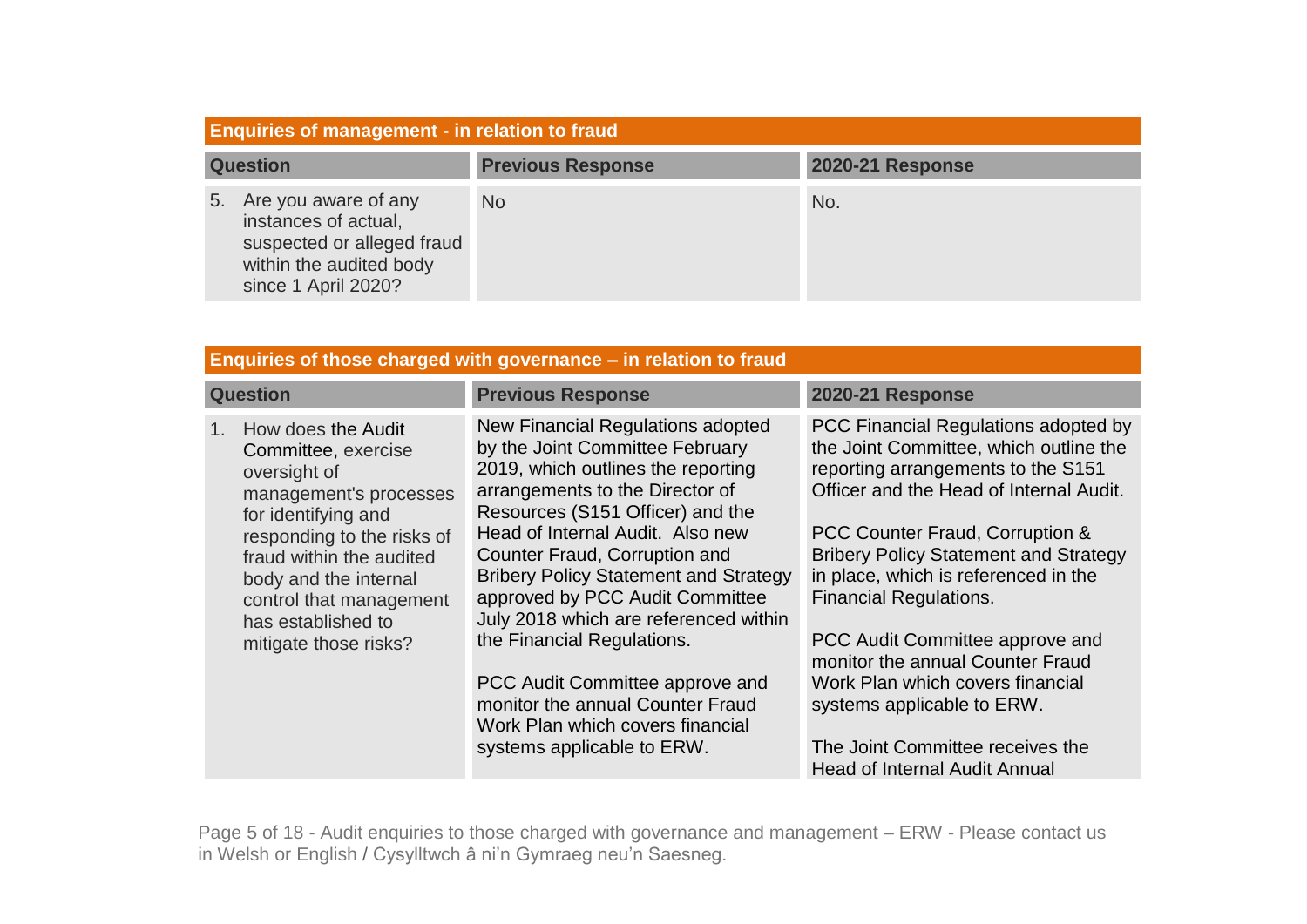| Enquiries of those charged with governance – in relation to fraud                                                                |                                                                                                                                                                                                                           |                                                                                                                                                          |  |
|----------------------------------------------------------------------------------------------------------------------------------|---------------------------------------------------------------------------------------------------------------------------------------------------------------------------------------------------------------------------|----------------------------------------------------------------------------------------------------------------------------------------------------------|--|
| <b>Question</b>                                                                                                                  | <b>Previous Response</b>                                                                                                                                                                                                  | <b>2020-21 Response</b>                                                                                                                                  |  |
|                                                                                                                                  | The Joint Committee receives the<br><b>Head of Internal Audit Annual</b><br>Assurance Opinion which feeds into<br>the Annual Governance Statement.<br>Any significant fraud or internal control<br>risks are highlighted. | Assurance Opinion which feeds into<br>the Annual Governance Statement.<br>Any significant fraud or internal control<br>weaknesses/risks are highlighted. |  |
| Are you aware of any<br>2.<br>instances of actual,<br>suspected or alleged<br>fraud with the audited<br>body since 1 April 2020? | <b>No</b>                                                                                                                                                                                                                 | No.                                                                                                                                                      |  |

Page 6 of 18 - Audit enquiries to those charged with governance and management – ERW - Please contact us in Welsh or English / Cysylltwch â ni'n Gymraeg neu'n Saesneg.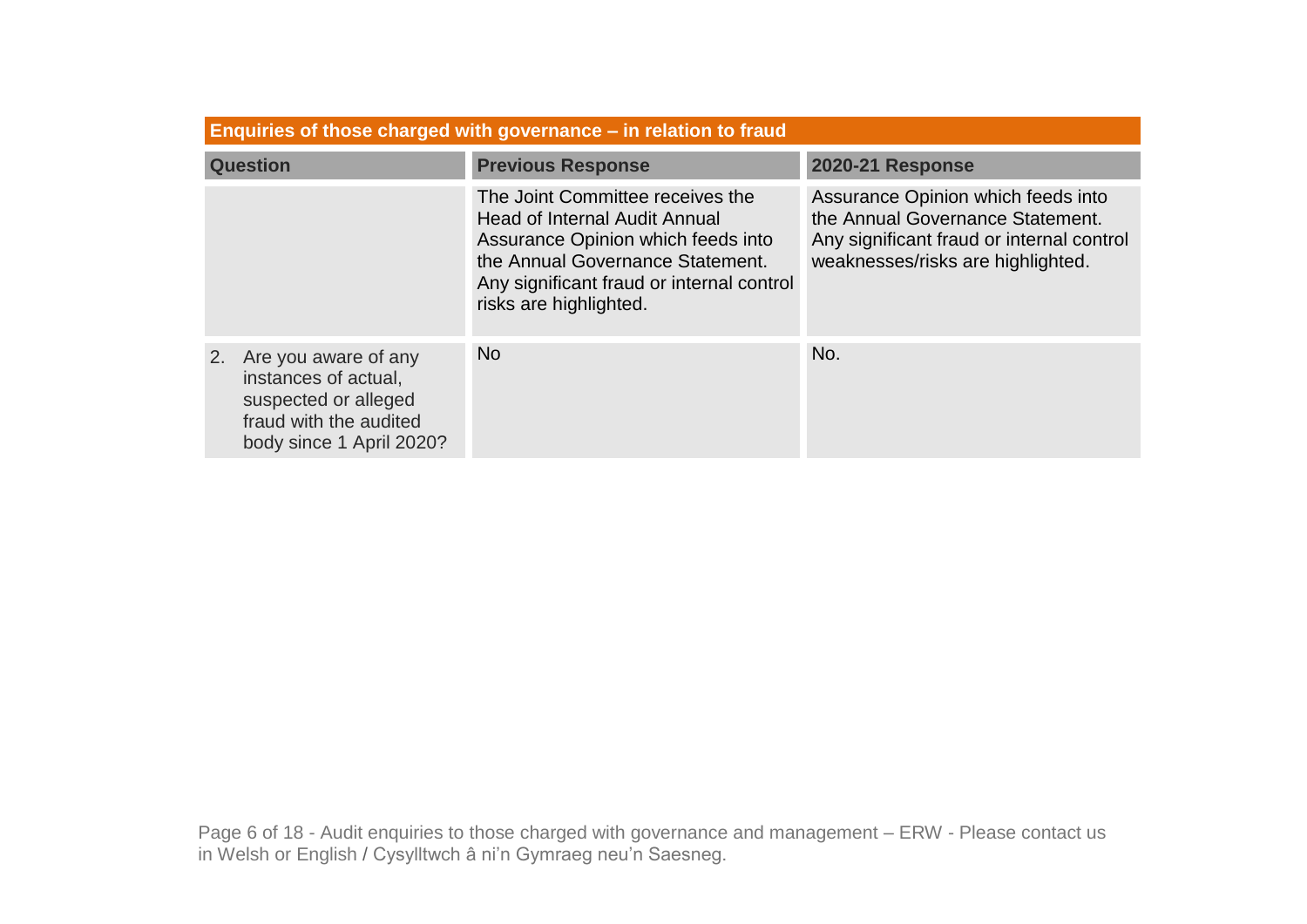# **Appendix 2**

### **Matters in relation to laws and regulations**

International Standard for Auditing (UK and Ireland) 250 covers auditors responsibilities to consider the impact of laws and regulations in an audit of financial statements.

Management, with the oversight of those charged with governance the Audit Committee, is responsible for ensuring that the Council's operations are conducted in accordance with laws and regulations, including compliance with those that determine the reported amounts and disclosures in the financial statements.

As external auditors, we are responsible for obtaining reasonable assurance that the financial statements are free from material misstatement due to fraud or error, taking into account the appropriate legal and regulatory framework. The ISA distinguishes two different categories of laws and regulations:

- laws and regulations that have a direct effect on determining material amounts and disclosures in the financial statements;
- other laws and regulations where compliance may be fundamental to the continuance of operations, or to avoid material penalties.

## **What are we required to do?**

As part of our risk assessment procedures we are required to make inquiries of management and the Audit Committee as to whether the Council is in compliance with relevant laws and regulations. Where we become aware of information of non-compliance or suspected non-compliance we need to gain an understanding of the non-compliance and the possible effect on the financial statements.

Page 7 of 18 - Audit enquiries to those charged with governance and management – ERW - Please contact us in Welsh or English / Cysylltwch â ni'n Gymraeg neu'n Saesneg.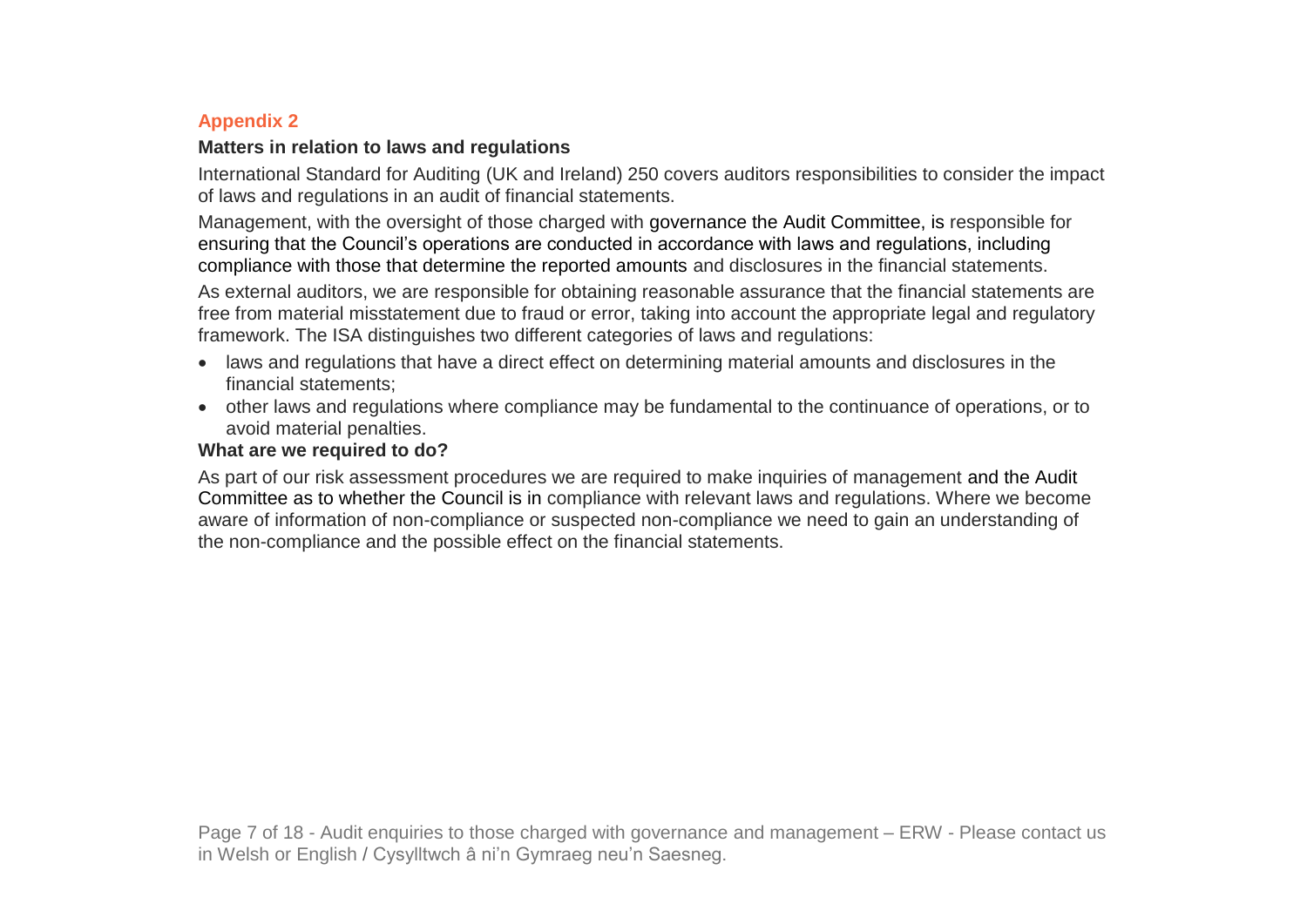|                 | Enquiries of management – in relation to laws and regulations                                             |                                                                                                                                                                                                                                                                                                                                                                                                                                                                                                                                                                                                                                                               |                                                                                                                                                                                                                                                                                                                                                                                                                                                                                                                                                                 |  |
|-----------------|-----------------------------------------------------------------------------------------------------------|---------------------------------------------------------------------------------------------------------------------------------------------------------------------------------------------------------------------------------------------------------------------------------------------------------------------------------------------------------------------------------------------------------------------------------------------------------------------------------------------------------------------------------------------------------------------------------------------------------------------------------------------------------------|-----------------------------------------------------------------------------------------------------------------------------------------------------------------------------------------------------------------------------------------------------------------------------------------------------------------------------------------------------------------------------------------------------------------------------------------------------------------------------------------------------------------------------------------------------------------|--|
| <b>Question</b> |                                                                                                           | <b>Previous Response</b>                                                                                                                                                                                                                                                                                                                                                                                                                                                                                                                                                                                                                                      | <b>2020-21 Response</b>                                                                                                                                                                                                                                                                                                                                                                                                                                                                                                                                         |  |
| 1.              | How have you gained<br>assurance that all<br>relevant laws and<br>regulations have been<br>complied with? | Oversight by the Executive Board and<br>Joint Committee.<br><b>ERW Joint Committee and Executive</b><br>Boards require identification of legal<br>and financial issues. Statutory<br>Officers attend the Joint Committee<br>meetings to provide professional<br>advice.<br>Membership of Professional Bodies,<br>networking and horizon scanning used<br>to identify upcoming issues.<br>Regular correspondence with Welsh<br>Government and WLGA.<br><b>Statutory Officers and Lead Officers</b><br>complete the annual assurance<br>checklist.<br>The Code of Practice on Local<br>Authority Accounting in the UK is<br>updated annually and complied with. | Oversight by the Executive Board<br>and Joint Committee.<br>The Joint Committee and Executive<br>Board reports require identification of<br>legal and financial issues. Statutory<br>Officers attend the Joint Committee<br>meetings to provide professional<br>advice.<br>Membership of Professional Bodies,<br>networking and horizon scanning<br>used to identify upcoming issues.<br>Regular correspondence with Welsh<br>Government and WLGA.<br>The Code of Practice on Local<br>Authority Accounting in the UK is<br>updated annually and complied with. |  |
| 2.              | Have there been any<br>instances of non-<br>compliance or<br>suspected non-                               | No.                                                                                                                                                                                                                                                                                                                                                                                                                                                                                                                                                                                                                                                           | No.                                                                                                                                                                                                                                                                                                                                                                                                                                                                                                                                                             |  |

Page 8 of 18 - Audit enquiries to those charged with governance and management – ERW - Please contact us in Welsh or English / Cysylltwch â ni'n Gymraeg neu'n Saesneg.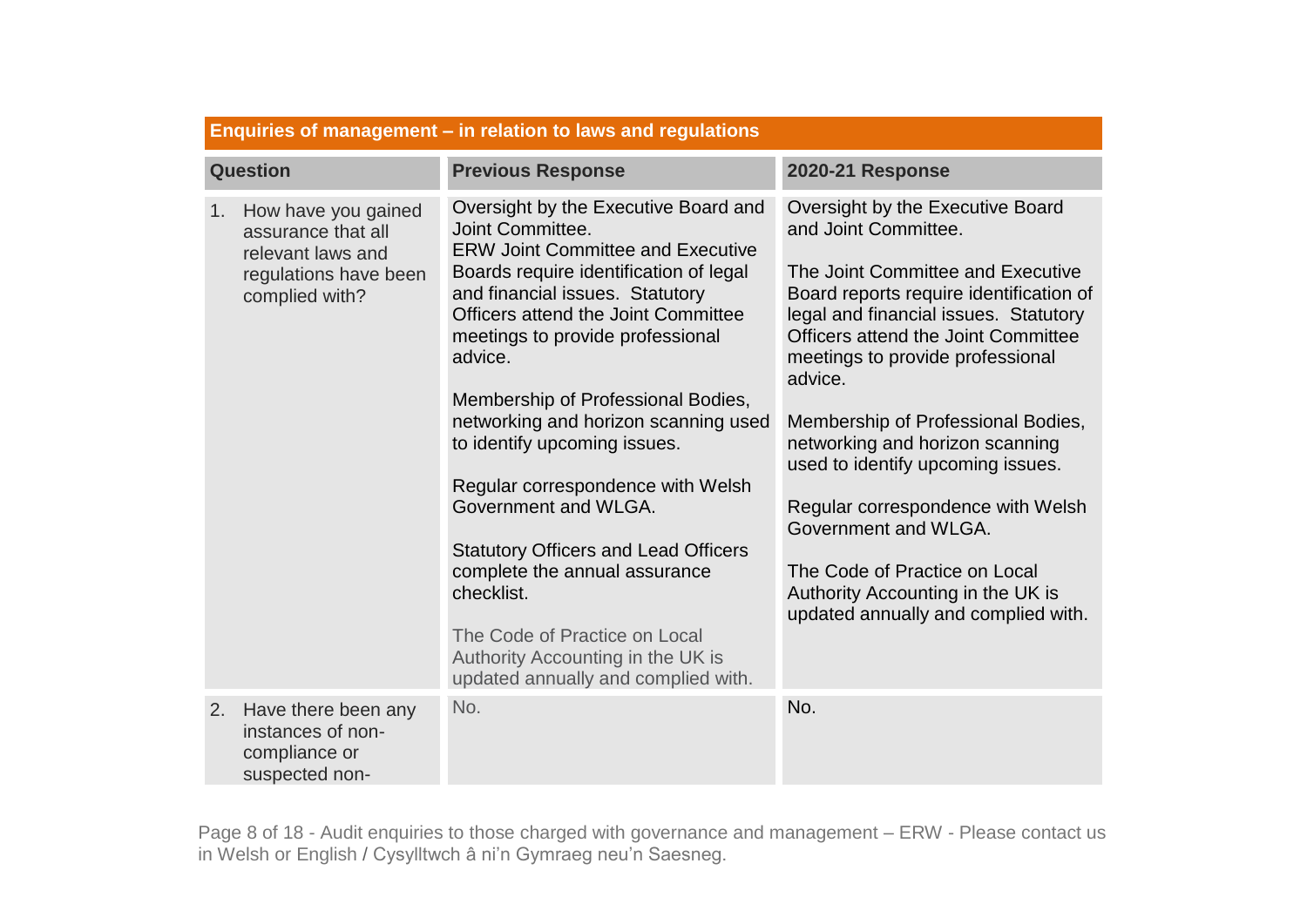| compliance with<br>relevant laws and<br>regulations since 1<br>April 2020, or earlier<br>with an ongoing impact<br>on the 2020-21<br>financial statements? |                                                                                                                      |     |
|------------------------------------------------------------------------------------------------------------------------------------------------------------|----------------------------------------------------------------------------------------------------------------------|-----|
| 3. Are there any potential<br>litigations or claims<br>that would affect the<br>financial statements?                                                      | The McCloud Judgement is outlined in<br>the Contingent Liabilities note in the<br>Statement of Accounts for 2018-19. | No. |
| 4. Have there been any<br>reports from other<br>regulatory bodies,<br>such as HM Revenues<br>and Customs which<br>indicate non-<br>compliance?             | No.                                                                                                                  | No. |

Page 9 of 18 - Audit enquiries to those charged with governance and management – ERW - Please contact us in Welsh or English / Cysylltwch â ni'n Gymraeg neu'n Saesneg.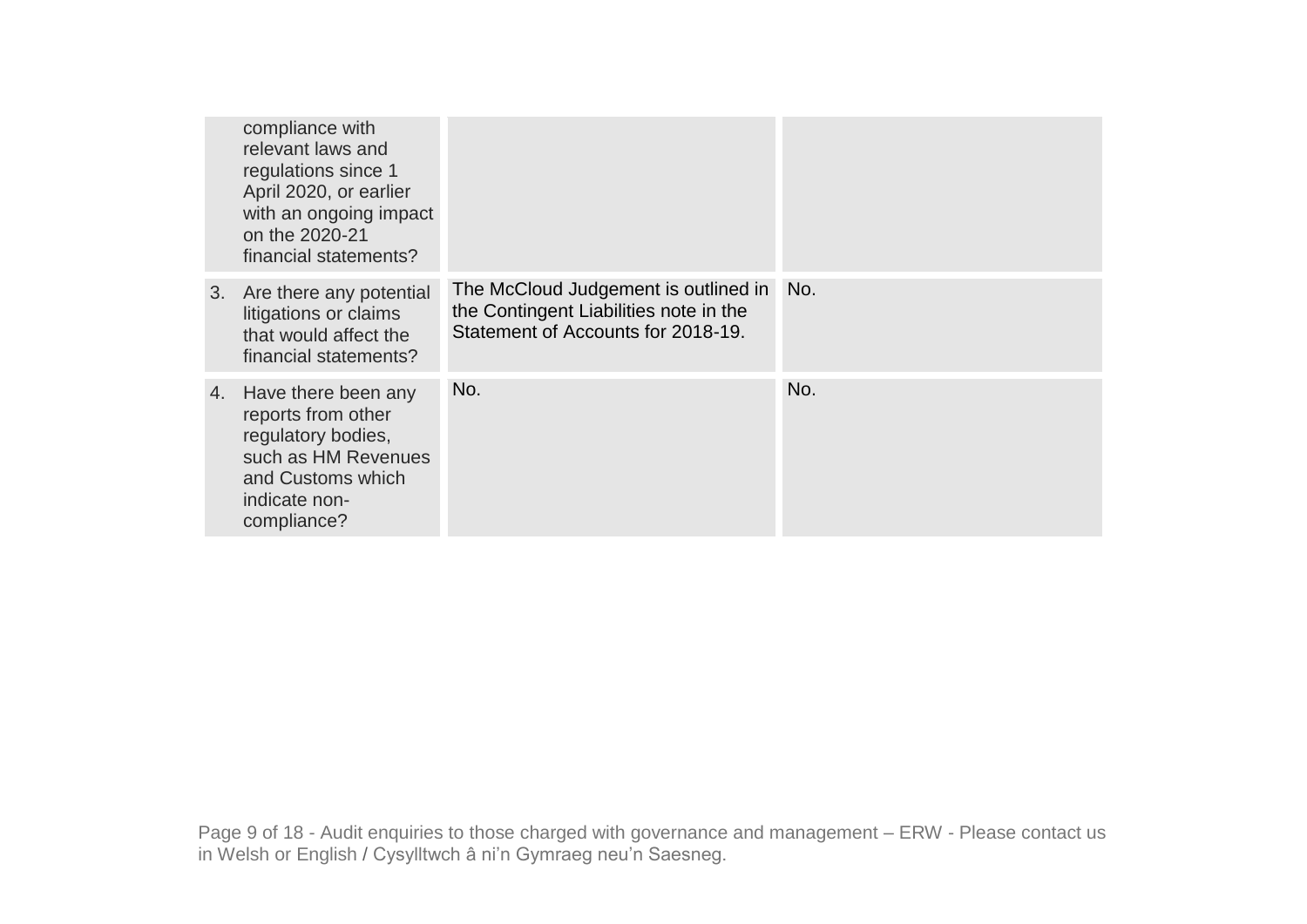| <b>Question</b>                                                                                                                                                                              | <b>Previous Response</b>                                                                                                                                                                                                                                                                                                                                                                                                                                                                                           | <b>2020-21 Response</b>                                                                                                                                                                                                                                                                                                                                                                                                                                                                                                                                 |
|----------------------------------------------------------------------------------------------------------------------------------------------------------------------------------------------|--------------------------------------------------------------------------------------------------------------------------------------------------------------------------------------------------------------------------------------------------------------------------------------------------------------------------------------------------------------------------------------------------------------------------------------------------------------------------------------------------------------------|---------------------------------------------------------------------------------------------------------------------------------------------------------------------------------------------------------------------------------------------------------------------------------------------------------------------------------------------------------------------------------------------------------------------------------------------------------------------------------------------------------------------------------------------------------|
| How does the Audit<br>$1_{-}$<br>Committee, in its role<br>as those charged with<br>governance, obtain<br>assurance that all<br>relevant laws and<br>regulations have been<br>complied with? | The Joint Committee oversee all<br>financial and internal audit reports.<br>Reports to the Executive Board and<br>the Joint Committee require<br>identification of legal and financial<br>issues. Statutory Officers attend the<br>Joint Committee meetings to provide<br>advice.<br>Internal Audit reviews consider<br>compliance with laws and regulations,<br>either as a particular risk (e.g., Data<br>Protection), or as part of the annual<br>review. The final report is issued to<br>the Joint Committee. | The Joint Committee receive all<br>financial and internal audit reports.<br><b>ERW Joint Committee and Executive</b><br>Board reports require identification of<br>legal and financial issues. Statutory<br><b>Officers attend the Joint Committee</b><br>meetings to provide professional<br>advice.<br>Internal Audit reviews consider<br>compliance with laws and regulations,<br>either as a particular risk (e.g., Data<br>Protection), or as part of the annual<br>review. The final internal audit report<br>is reported to the Joint Committee. |
|                                                                                                                                                                                              | The Head of Internal Audit Annual<br>Opinion is presented to the Joint<br>Committee.<br>Statutory Officers complete an annual<br>assurance checklist which supports<br>the AGS.<br><b>Annual Governance Statement</b><br>identifies any areas of non-compliance<br>or areas requiring improvement. This                                                                                                                                                                                                            | Head of Internal Audit Annual Opinion<br>and Report is presented to the Joint<br>Committee.<br><b>Annual Governance Statement</b><br>identifies any areas of non-<br>compliance or areas requiring<br>improvement. This is reviewed and<br>approved by the Joint Committee                                                                                                                                                                                                                                                                              |

**Enquiries of those charged with governance – in relation to laws and regulations**

Page 10 of 18 - Audit enquiries to those charged with governance and management – ERW - Please contact us in Welsh or English / Cysylltwch â ni'n Gymraeg neu'n Saesneg.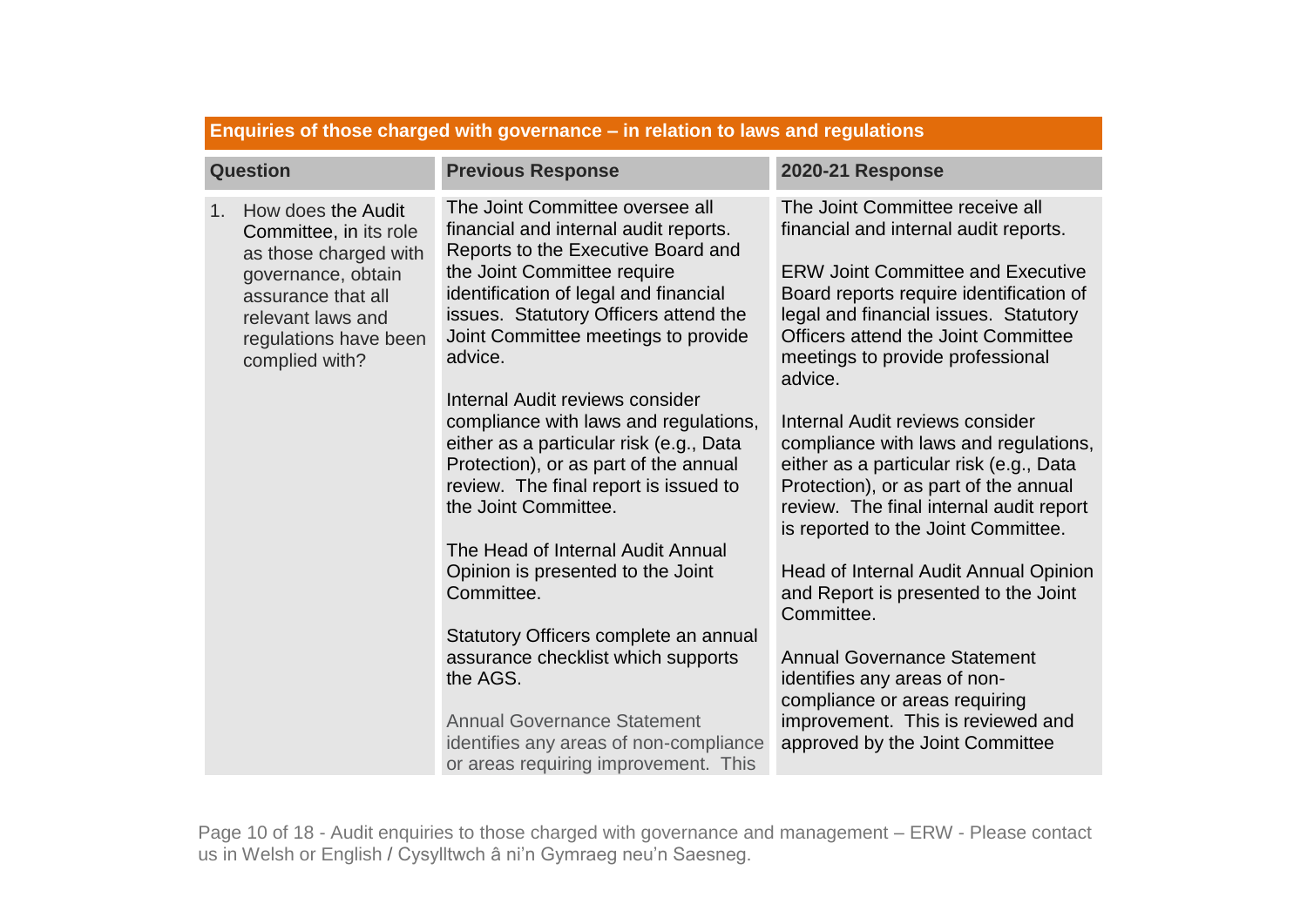| Enquiries of those charged with governance – in relation to laws and regulations                        |                                                    |                         |  |
|---------------------------------------------------------------------------------------------------------|----------------------------------------------------|-------------------------|--|
| <b>Question</b>                                                                                         | <b>Previous Response</b>                           | <b>2020-21 Response</b> |  |
|                                                                                                         | is reviewed and approved by the Joint<br>Committee |                         |  |
| Are you aware of any<br>2.<br>instances of non-<br>compliance with<br>relevant laws and<br>regulations? | N <sub>o</sub>                                     | No.                     |  |

Page 11 of 18 - Audit enquiries to those charged with governance and management – ERW - Please contact us in Welsh or English / Cysylltwch â ni'n Gymraeg neu'n Saesneg.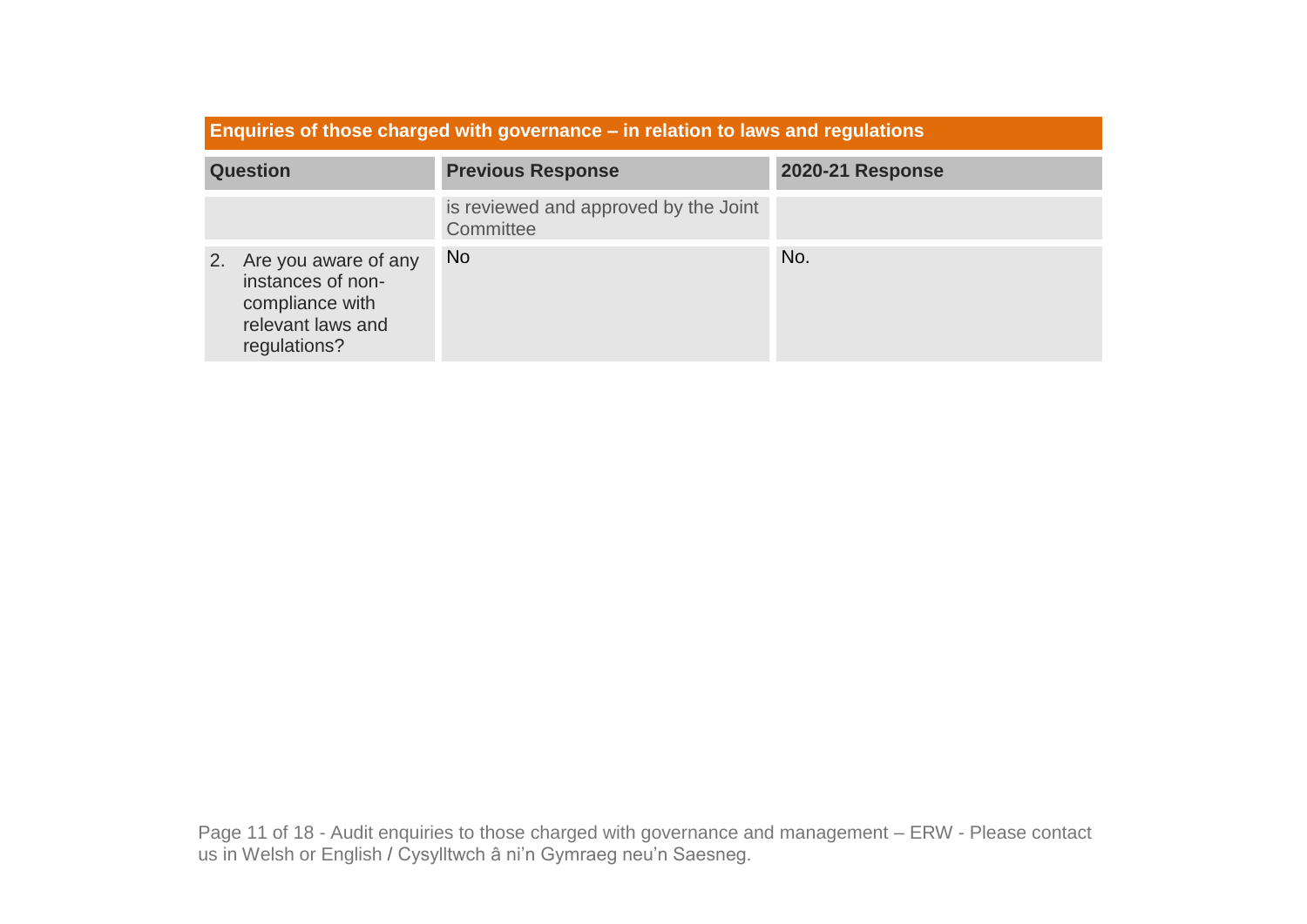# **Appendix 3**

#### **Matters in relation to related parties**

International Standard for Auditing (UK and Ireland) 550 covers auditors responsibilities relating to related party relationships and transactions.

The nature of related party relationships and transactions may, in some circumstances, give rise to higher risks of material misstatement of the financial statements than transactions with unrelated parties.

Because related parties are not independent of each other, many financial reporting frameworks establish specific accounting and disclosure requirements for related party relationships, transactions and balances to enable users of the financial statements to understand their nature and actual or potential effects on the financial statements. An understanding of the entity's related party relationships and transactions is relevant to the auditor's evaluation of whether one or more fraud risk factors are present as required by ISA (UK and Ireland) 240, because fraud may be more easily committed through related parties.

### **What are we required to do?**

As part of our risk assessment procedures, we are required to perform audit procedures to identify, assess and respond to the risks of material misstatement arising from the entity's failure to appropriately account for or disclose related party relationships, transactions or balances in accordance with the requirements of the framework.

Page 12 of 18 - Audit enquiries to those charged with governance and management – ERW - Please contact us in Welsh or English / Cysylltwch â ni'n Gymraeg neu'n Saesneg.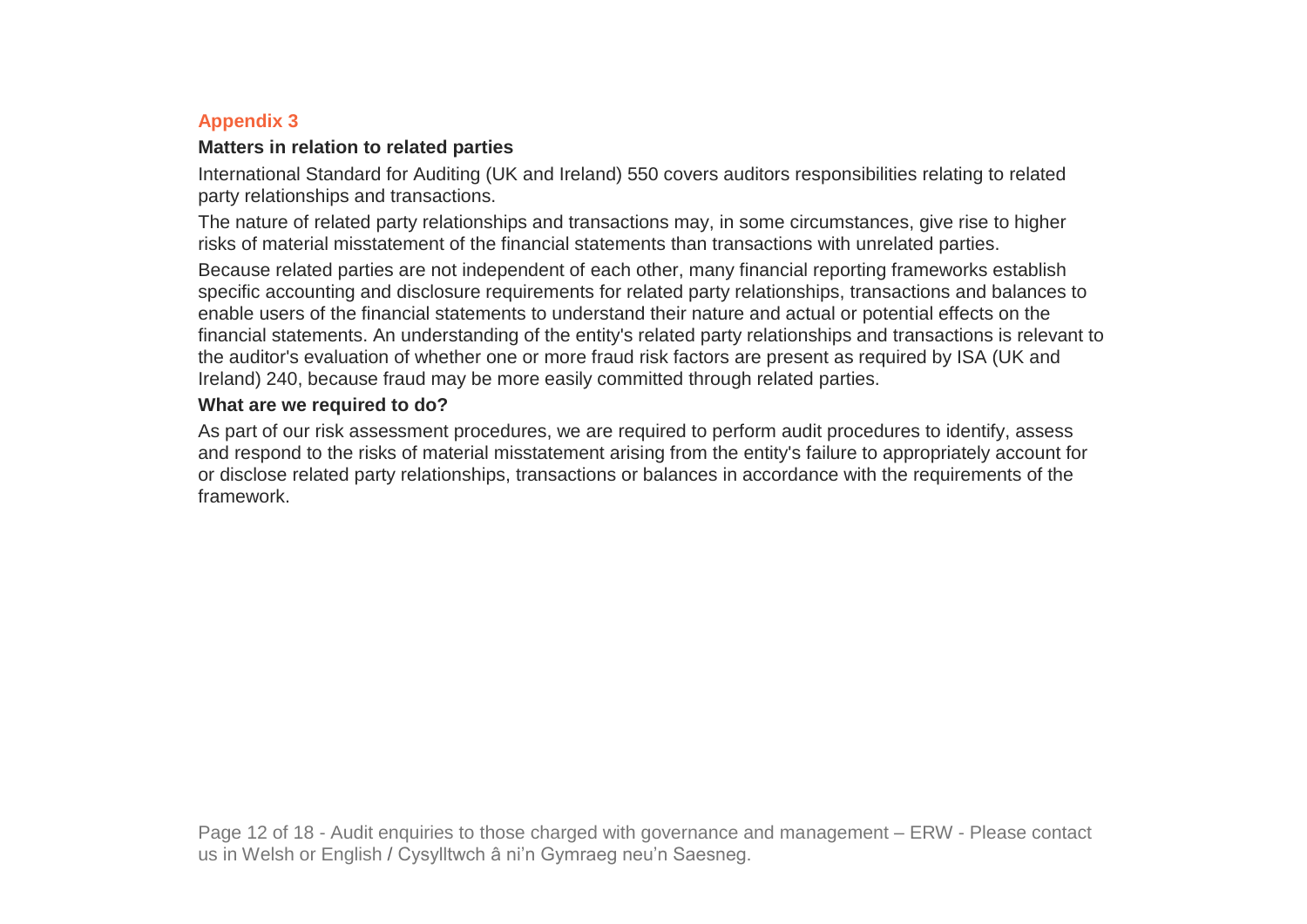|    | Enquiries of management – in relation to related parties                                                                                                       |                                                                                                                                                      |                                                                                                                                |  |
|----|----------------------------------------------------------------------------------------------------------------------------------------------------------------|------------------------------------------------------------------------------------------------------------------------------------------------------|--------------------------------------------------------------------------------------------------------------------------------|--|
|    | <b>Question</b>                                                                                                                                                | <b>Previous Response</b>                                                                                                                             | <b>2020-21 Response</b>                                                                                                        |  |
| 1. | Confirm that you have<br>disclosed to the auditor:<br>the identity of any related<br>parties, including changes<br>from the prior period;<br>the nature of the | Registers of Interest and Internal<br><b>Audit review of Related Party</b><br>Transactions. Area for improvement<br>included within the AGS 2018-19. | Register of Interests.<br>Internal Audit Reviews, where<br>applicable.                                                         |  |
|    | relationships with these<br>related parties;                                                                                                                   |                                                                                                                                                      |                                                                                                                                |  |
|    | details of any transactions<br>with these related parties<br>entered into during the<br>period, including the type<br>and purpose of the<br>transactions.      |                                                                                                                                                      |                                                                                                                                |  |
|    | 2. What controls are in place<br>to identify, authorise,<br>approve, account for and<br>disclose related party<br>transactions and                             | Code of Conduct for Members and<br>Officers covers declarations of<br>interest. Area for improvement<br>included within the AGS 2018-19.             | PCC Officer Code of Conduct and<br>other relevant policies and<br>procedures covering declaration of<br>interest requirements. |  |
|    | relationships?                                                                                                                                                 | Senior Management safeguards to<br>protect against conflict of interests.<br>Internal Audit undertake annual                                         | Members Code of Conduct in place<br>for each ERW partner covering<br>declaration of interest requirements.                     |  |
|    |                                                                                                                                                                | checks of related party transactions.                                                                                                                |                                                                                                                                |  |
|    |                                                                                                                                                                |                                                                                                                                                      | Senior management safeguards to<br>protect against conflict of interests.                                                      |  |

Page 13 of 18 - Audit enquiries to those charged with governance and management – ERW - Please contact us in Welsh or English / Cysylltwch â ni'n Gymraeg neu'n Saesneg.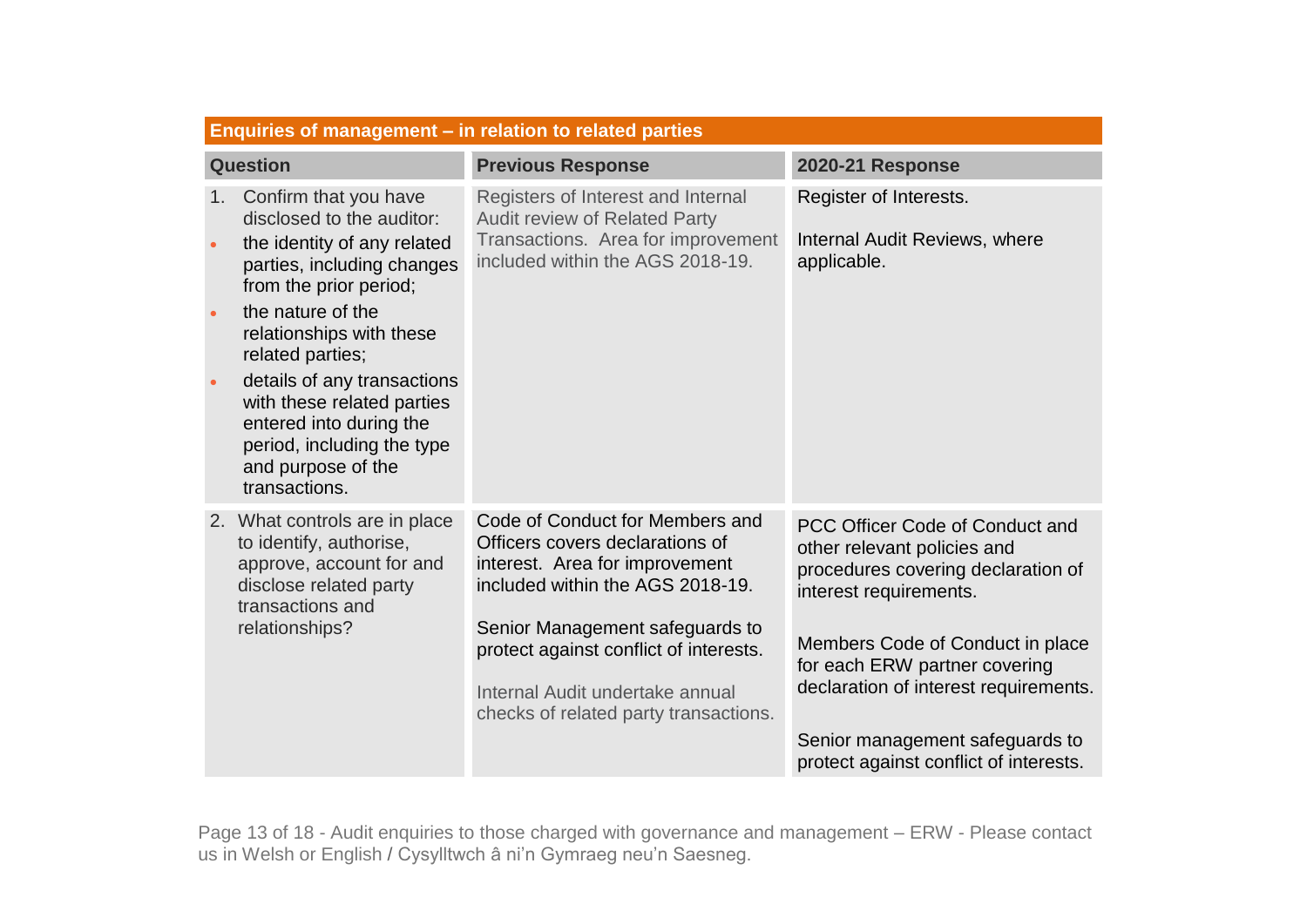|  | Register of interests held by the<br>ERW Central Team, with periodic<br>reminder issued to declare any<br>interests. |
|--|----------------------------------------------------------------------------------------------------------------------|
|  | Internal Audit Reviews, where<br>applicable.                                                                         |

Page 14 of 18 - Audit enquiries to those charged with governance and management – ERW - Please contact us in Welsh or English / Cysylltwch â ni'n Gymraeg neu'n Saesneg.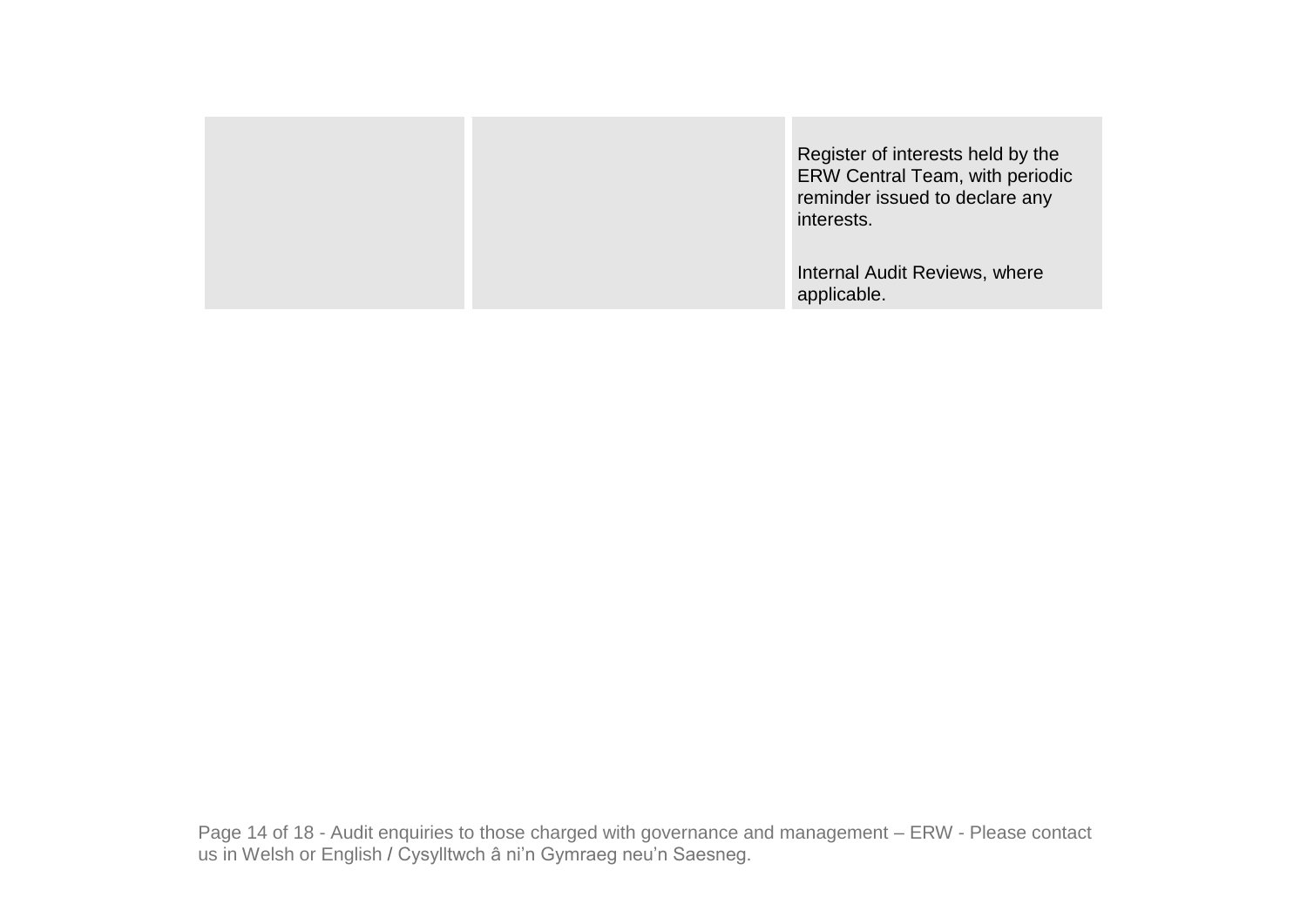| Enquiries of the those charged with governance - in relation to related parties                                                                                                                                                                                                  |                                                                                                                                                                                                                                                                                                                                                                                                                                                                                                                         |                                                                                                                                                                                                                                                                                                                                                                                                                                                                                                                                                                                                                          |
|----------------------------------------------------------------------------------------------------------------------------------------------------------------------------------------------------------------------------------------------------------------------------------|-------------------------------------------------------------------------------------------------------------------------------------------------------------------------------------------------------------------------------------------------------------------------------------------------------------------------------------------------------------------------------------------------------------------------------------------------------------------------------------------------------------------------|--------------------------------------------------------------------------------------------------------------------------------------------------------------------------------------------------------------------------------------------------------------------------------------------------------------------------------------------------------------------------------------------------------------------------------------------------------------------------------------------------------------------------------------------------------------------------------------------------------------------------|
| <b>Question</b>                                                                                                                                                                                                                                                                  | <b>Previous Response</b>                                                                                                                                                                                                                                                                                                                                                                                                                                                                                                | <b>2020-21 Response</b>                                                                                                                                                                                                                                                                                                                                                                                                                                                                                                                                                                                                  |
| How does the Audit<br>1 <sub>1</sub><br>Committee, in its role as<br>those charged with<br>governance, exercise<br>oversight of<br>management's<br>processes to identify,<br>authorise, approve,<br>account for and disclose<br>related party transactions<br>and relationships? | <b>Code of Corporate Governance</b><br>approved by the Joint Committee July<br>2018.<br>Codes of Conduct and declarations of<br>interest requirements. Area for<br>improvement identified in the AGS<br>2018-19.<br>Internal Audit undertake annual<br>checks to compare contract awards<br>and creditor payments with Members<br>declared interests (related party<br>transactions).<br>Annual review and approval of the<br><b>Financial Statements and Annual</b><br>Governance Statement by the Joint<br>Committee. | <b>ERW Code of Corporate</b><br>Governance in place.<br>PCC Officer Code of Conduct and<br>other relevant policies and<br>procedures covering declaration of<br>interest requirements.<br>Members Code of Conduct in<br>place for each ERW partner<br>covering declaration of interest<br>requirements.<br>Register of interests held by the<br><b>ERW Central Team, with periodic</b><br>reminder issued to declare any<br>interests.<br>Internal Audit Reviews, where<br>applicable.<br>Annual review and approval of the<br><b>Financial Statements and Annual</b><br>Governance Statement by the<br>Joint Committee. |

Page 15 of 18 - Audit enquiries to those charged with governance and management – ERW - Please contact us in Welsh or English / Cysylltwch â ni'n Gymraeg neu'n Saesneg.